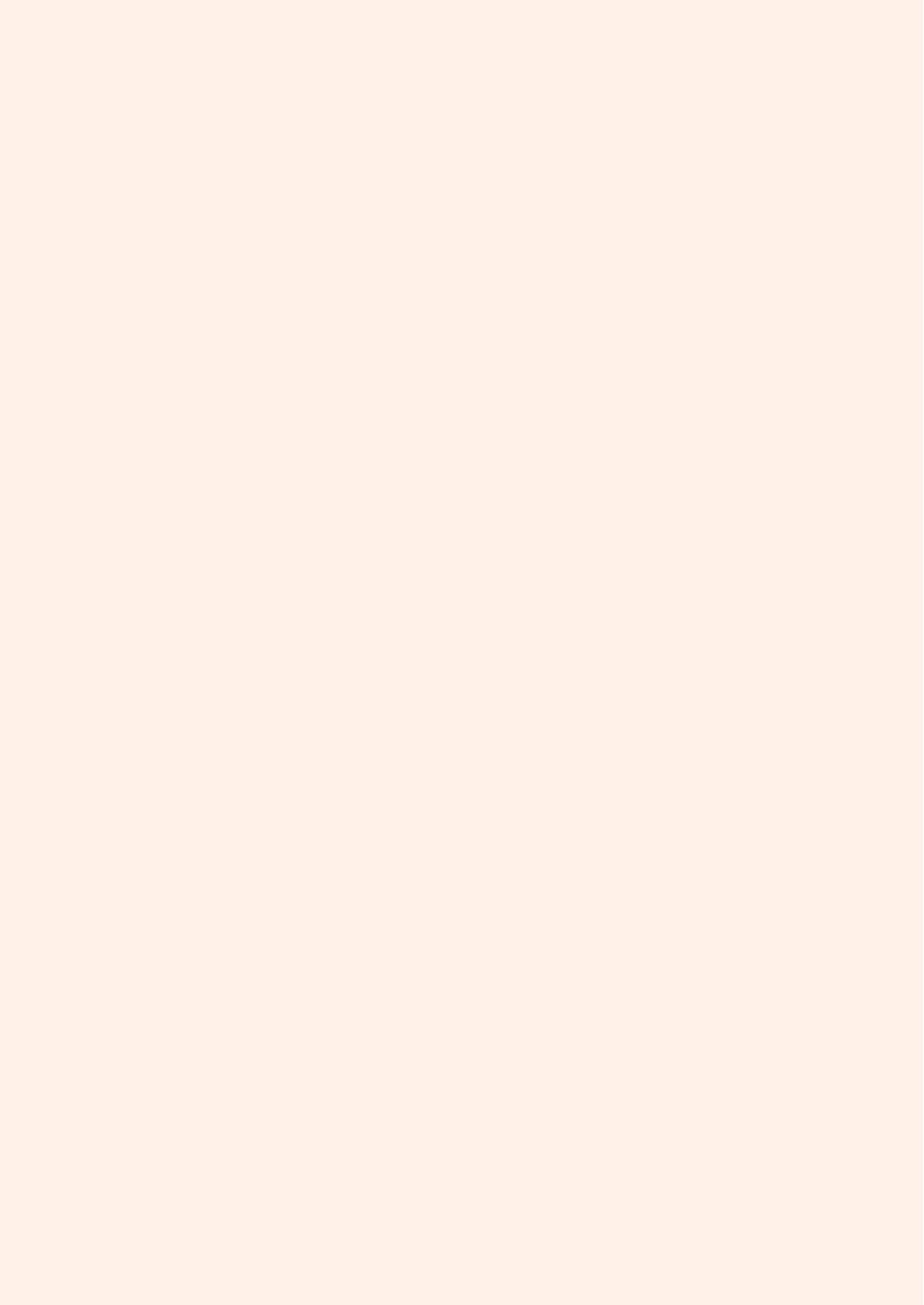## **TABLE OF CONTENTS**

| <b>Subject</b>                                                                                 | Paragraph | Page           |  |  |
|------------------------------------------------------------------------------------------------|-----------|----------------|--|--|
| Preface                                                                                        |           | V              |  |  |
| <b>Executive Summary</b>                                                                       |           | V11            |  |  |
| <b>CHAPTER 1: INTRODUCTION</b>                                                                 |           |                |  |  |
| Introduction                                                                                   | 1.1       | $\mathbf{1}$   |  |  |
| Audit objectives                                                                               | 1.2       | $\overline{4}$ |  |  |
| <b>Audit Criteria</b>                                                                          | 1.3       | $\overline{4}$ |  |  |
| Institutional mechanism                                                                        | 1.4       | 5              |  |  |
| Scope of audit and methodology                                                                 | 1.5       | 5              |  |  |
| Acknowledgement                                                                                | 1.6       | 6              |  |  |
| <b>CHAPTER 2: PLANNING AND FINANCIAL MANAGEMENT</b>                                            |           |                |  |  |
| Planning                                                                                       | 2.1       | $\overline{7}$ |  |  |
| <b>Financial Management</b>                                                                    | 2.2       | 9              |  |  |
| <b>CHAPTER 3: MISSING DAUGHTERS</b>                                                            |           |                |  |  |
| Pre-conception and Pre-natal Diagnostic Techniques<br>(Prohibition of Sex Selection) Act, 1994 | 3.1       | 12             |  |  |
| The Medical Termination of Pregnancy Act, 1971                                                 | 3.2       | 24             |  |  |
| <b>CHAPTER 4: CONTROLLING MATERNAL MORTALITY</b>                                               |           |                |  |  |
| Janani Suraksha Yojana                                                                         | 4.1       | 31             |  |  |
| <b>Maternal Death Review</b>                                                                   | 4.2       | 35             |  |  |
| <b>Family Planning Programme</b>                                                               | 4.3       | 36             |  |  |
| <b>CHAPTER 5: IMPROVING HEALTH AND NUTRITIONAL SUPPORT</b>                                     |           |                |  |  |
| <b>Financial Management</b>                                                                    | 5.1       | 40             |  |  |
| Planning                                                                                       | 5.2       | 41             |  |  |
| <b>Infrastructure facilities</b>                                                               | 5.3       | 42             |  |  |
| Services under ICDS                                                                            | 5.4       | 44             |  |  |
| Training and Capacity Development of the functionaries                                         | 5.5       | 54             |  |  |
| Monitoring                                                                                     | 5.6       | 55             |  |  |
| Conclusion                                                                                     | 5.7       | 56             |  |  |
| <b>CHAPTER 6: ADOLESCENT GIRLS</b>                                                             |           |                |  |  |
| Kishori Shakti Yojana                                                                          | 6.1       | 57             |  |  |
| Rajiv Gandhi Scheme for Empowerment of Adolescent Girls/<br><b>SABLA</b>                       | 6.2       | 61             |  |  |
| Conclusions                                                                                    | 6.3       | 65             |  |  |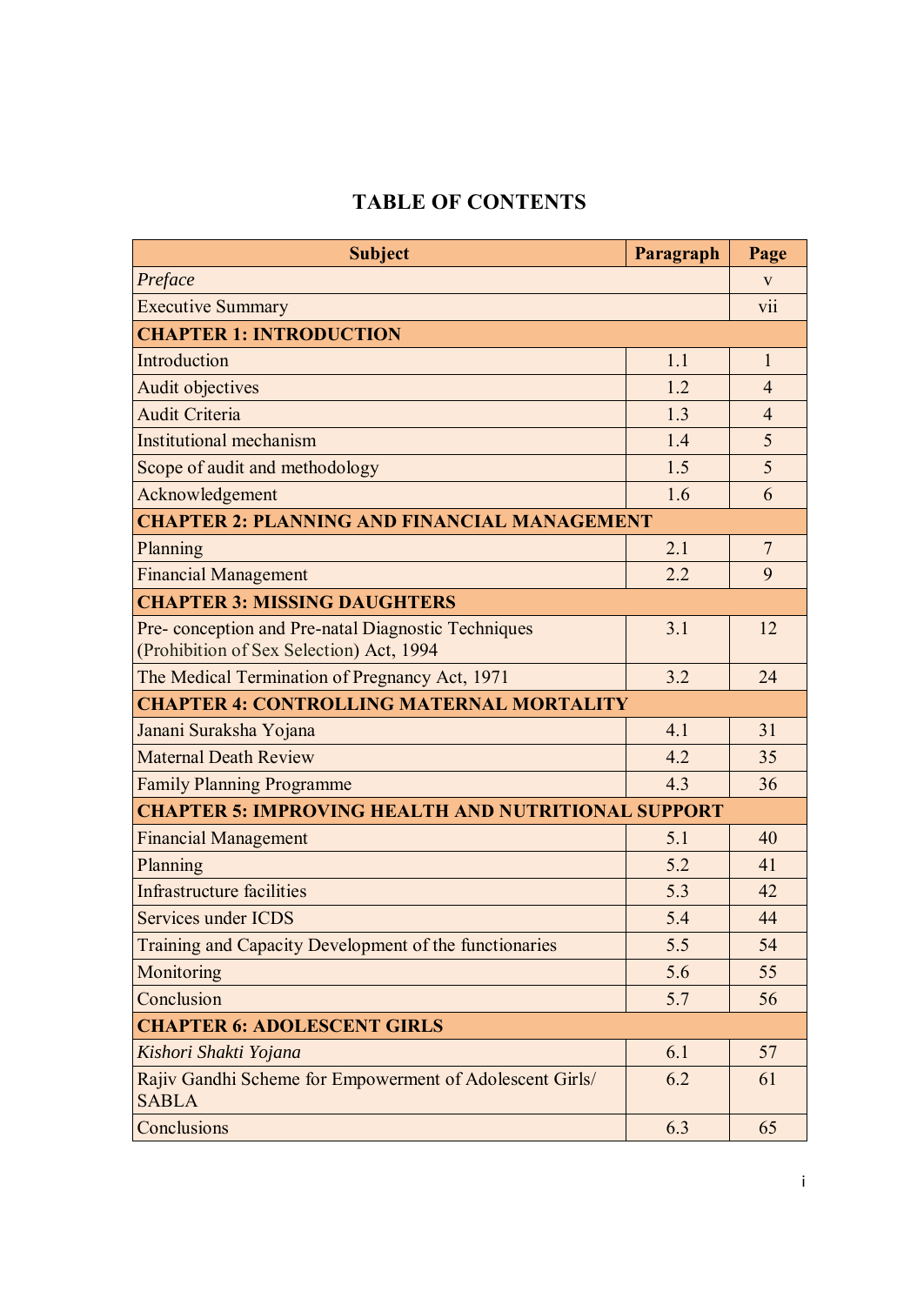| <b>CHAPTER 7: CRIME AGAINST WOMEN</b>                                  |                                                                                                           |      |             |  |
|------------------------------------------------------------------------|-----------------------------------------------------------------------------------------------------------|------|-------------|--|
| Incidence of crimes against women<br>7.1                               |                                                                                                           |      |             |  |
| Major crimes against women<br>7.2                                      |                                                                                                           |      | 69          |  |
|                                                                        | Human trafficking and missing persons                                                                     | 7.3  | 71          |  |
| <b>Police Manpower</b>                                                 |                                                                                                           | 7.4  | 72          |  |
| Delay in filing FIRs                                                   |                                                                                                           | 7.5  | 73          |  |
|                                                                        | <b>Crime and Criminals Tracking Network and Systems</b>                                                   | 7.6  | 73          |  |
| Compensation Schemes for victims of crimes<br>7.7                      |                                                                                                           | 74   |             |  |
| Trafficking<br>7.8                                                     |                                                                                                           | 75   |             |  |
| <b>UJJAWALA</b> - Rescue and Rehabilitation of trafficked women<br>7.9 |                                                                                                           |      | 77          |  |
| Conclusion                                                             |                                                                                                           | 7.10 | 79          |  |
|                                                                        | <b>CHAPTER 8: DESTITUTE WOMEN</b>                                                                         |      |             |  |
|                                                                        | <b>Allocation and Expenditure</b>                                                                         | 8.1  | 81          |  |
| Implementation                                                         |                                                                                                           | 8.2  | 82          |  |
| <b>Improper functioning of Swadhar Greh</b>                            |                                                                                                           | 8.3  | 83          |  |
| Monitoring                                                             |                                                                                                           | 8.4  | 84          |  |
| Conclusions<br>8.5                                                     |                                                                                                           | 84   |             |  |
|                                                                        | <b>CHAPTER 9: CONCLUSIONS AND RECOMMENDATIONS</b>                                                         |      |             |  |
| <b>Planning and Financial Management</b><br>9.1                        |                                                                                                           | 85   |             |  |
| <b>Missing Daughters</b><br>9.2                                        |                                                                                                           |      | 85          |  |
| <b>Controlling Maternal Mortality</b><br>9.3                           |                                                                                                           | 88   |             |  |
| <b>Improving Health and Nutritional Support</b><br>9.4                 |                                                                                                           | 89   |             |  |
| <b>Adolescent Girls</b><br>9.5                                         |                                                                                                           | 91   |             |  |
| <b>Crime Against Women</b><br>9.6                                      |                                                                                                           | 92   |             |  |
| <b>Destitute Women</b><br>9.7                                          |                                                                                                           | 94   |             |  |
| <b>APPENDICES</b>                                                      |                                                                                                           |      |             |  |
| <b>Number</b>                                                          | <b>Particulars</b>                                                                                        |      | Page<br>No. |  |
| 1.1                                                                    | Important Government schemes dealing with Empowerment of<br>Women and gender equality as on 31 March 2015 |      | 97          |  |
| 3.1                                                                    | Roles and functions of various authorities under the PC-PNDT<br>Act                                       |      | 98          |  |
| 3.2                                                                    | Allotment of fund to the State from GoI under NHM for<br>implementation of PC-PNDT Act                    |      | 99          |  |
| 3.3                                                                    | Details of expenditure incurred on various PC-PNDT activities<br>under NHM during 2010-15                 |      | 99          |  |
| 3.4                                                                    | Amount received and utilised at district level                                                            |      | 100         |  |
| 3.5                                                                    | Registration/renewals of ultrasound centres (2010-15)                                                     |      | 100         |  |
| 3.6                                                                    | Joint Physical Inspection of 100 USG centres                                                              |      | 101         |  |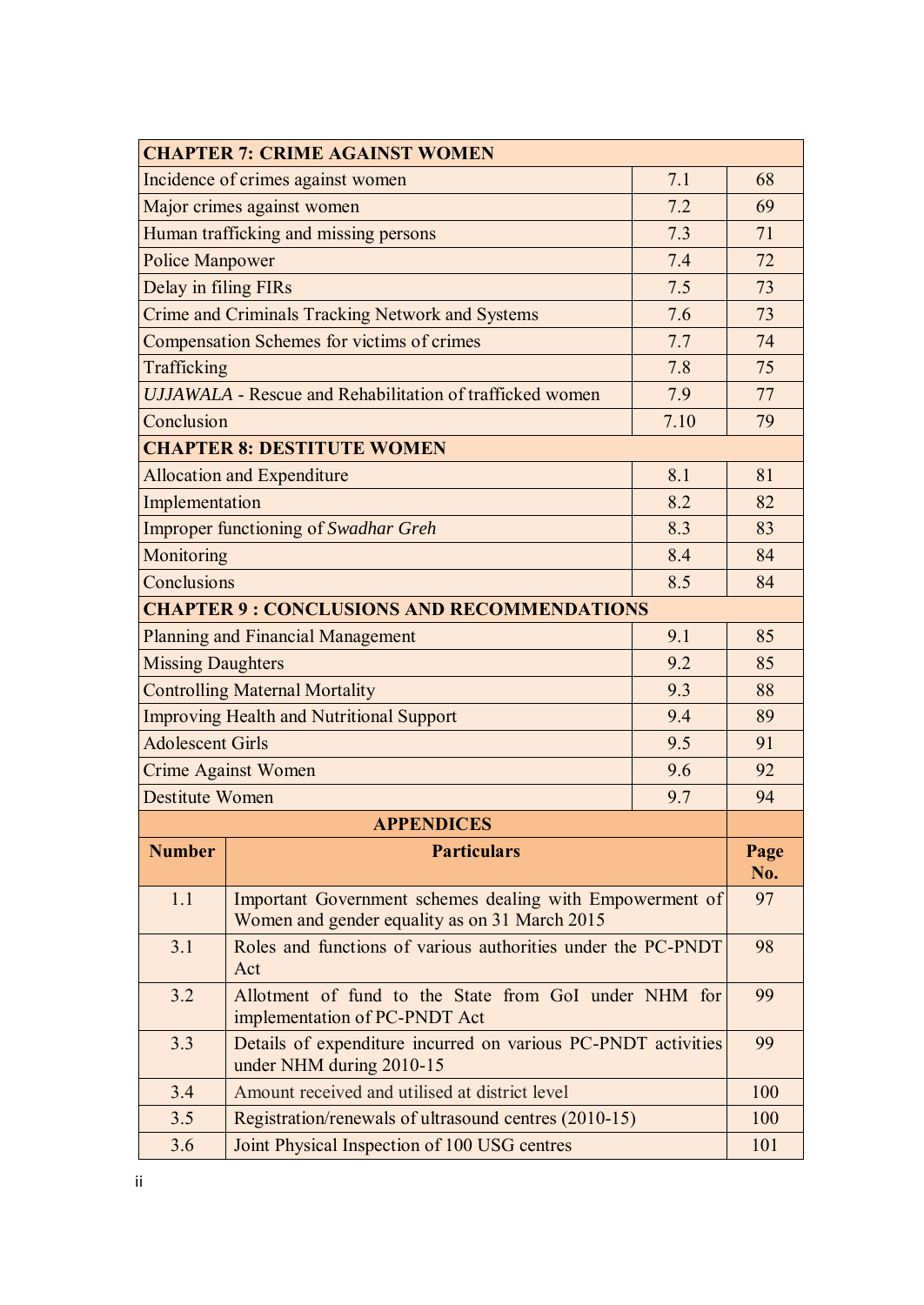| 3.7  | Maintenance of records in the test checked districts (2010-15)                                                   | 102 |
|------|------------------------------------------------------------------------------------------------------------------|-----|
| 3.8  | Number of Ultrasound centres register and inspection conducted<br>by DAA                                         | 103 |
| 3.9  | Statement of inspections of registered centres during 2010-15                                                    | 103 |
| 3.10 | Decisions/discussions in meetings at various levels not followed                                                 | 104 |
| 3.11 | District Advisory Committee (DAC) meetings in test-checked<br>districts during 2010-15                           | 105 |
| 3.12 | Allotment of fund under NHM for implementation<br>and<br>monitoring of MTP Act                                   | 106 |
| 3.13 | Total number of registered Hospitals/ Nursing Homes under<br><b>MTP Act, 1971</b>                                | 107 |
| 3.14 | Total MTPs done in State and in test-checked districts                                                           | 108 |
| 3.15 | Position of District Level Committee (DLC) and status of<br>meetings                                             | 109 |
| 4.1  | Year-wise Allotment and Expenditure under JSY during 2010-15                                                     | 110 |
| 4.2  | The target and achievement in institutional deliveries in<br>test-checked districts                              | 110 |
| 4.3  | Year-wise Allotment and expenditure under MDR during<br>2010-15                                                  | 113 |
| 4.4  | Allotment and Expenditure under Family Planning during<br>2010-15                                                | 113 |
| 4.5  | Year wise target and achievement of limiting methods in<br>test-checked districts                                | 114 |
| 4.6  | Target and Achievement of IUD, OPU and CC users in<br>test-checked districts                                     | 117 |
| 5.1  | Details of services provided at Angan Wadi Centres                                                               | 120 |
| 5.2  | Details and nutritional value of supplementary nutrition provided<br>to beneficiaries                            | 121 |
| 5.3  | Details of health services provided at AWCs                                                                      | 122 |
| 5.4  | Budget allocation, releases and expenditure under ICDS-General                                                   | 122 |
| 5.5  | Details of non-availability of basic amenities at AWCs                                                           | 123 |
| 5.6  | Budget allocation and expenditure under Supplementary<br><b>Nutrition Programme</b>                              | 123 |
| 5.7  | Details of population and number of beneficiaries under SNP in<br>the State                                      | 124 |
| 5.8  | Number of SNP beneficiaries in test checked districts                                                            | 124 |
| 5.9  | Details of calculation of total number of nutrition days in a<br>month and year during 2010-15                   | 125 |
| 5.10 | Details of AWCs functioning without new growth charts,<br>maternal and child protection cards, weighing machines | 126 |
| 5.11 | Details of training slots organized for ICDS functionaries                                                       | 126 |